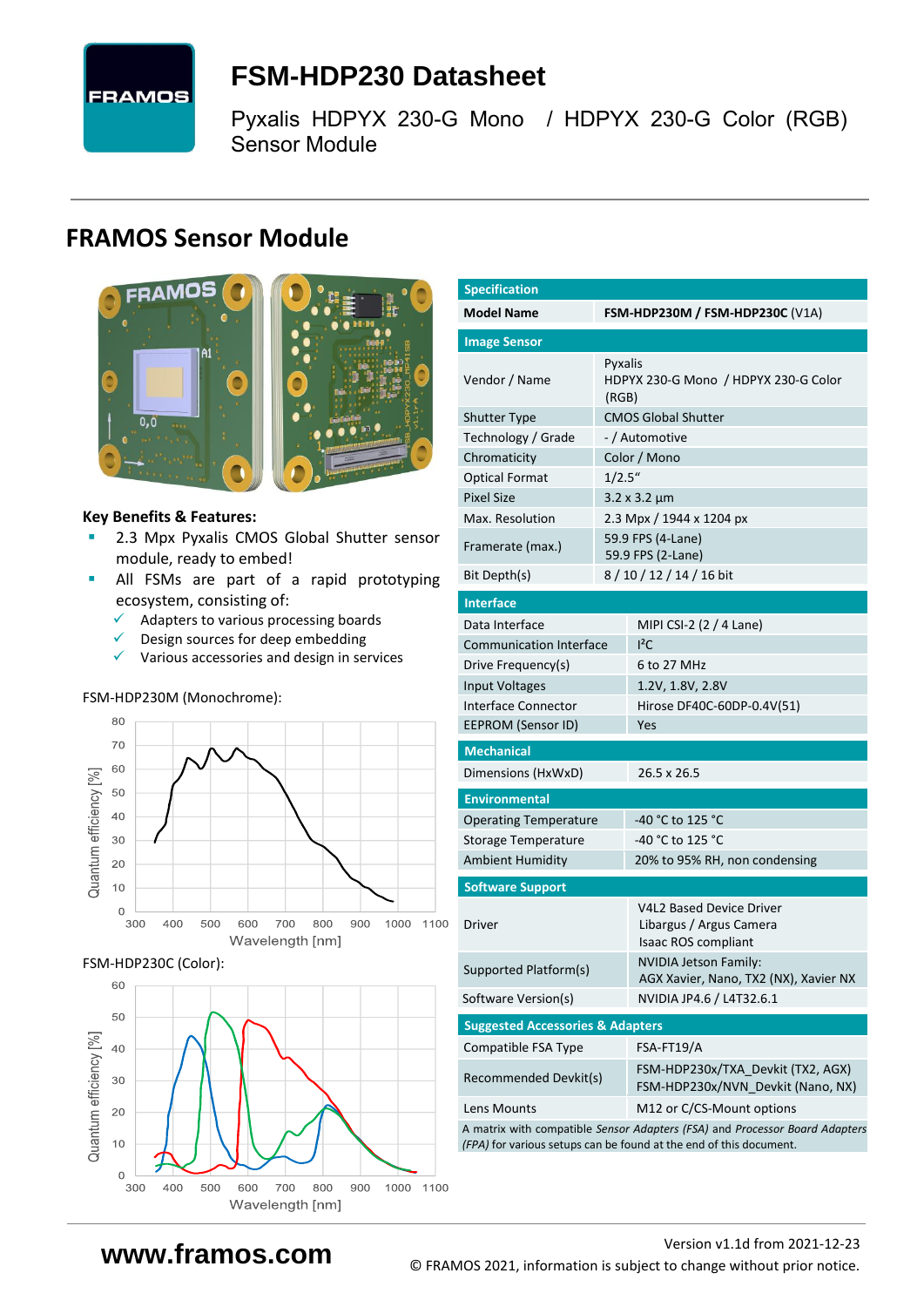#### **Mechanical Drawing**

**PAMOS** 



Sensor image optical center is in mechanical board center.

#### **Connector Pinout**

Type: [Hirose DF40C-60DP-0.4V\(51](#page-0-6)[\)](#page-0-6)  Mating Type: Hirose DF40HC(4.0)-60DS-0.4V(51)



Signals are routed directly from image sensor to connector. Details on specific signals are described in the respective image sensor datasheet.

# **www.framos.com**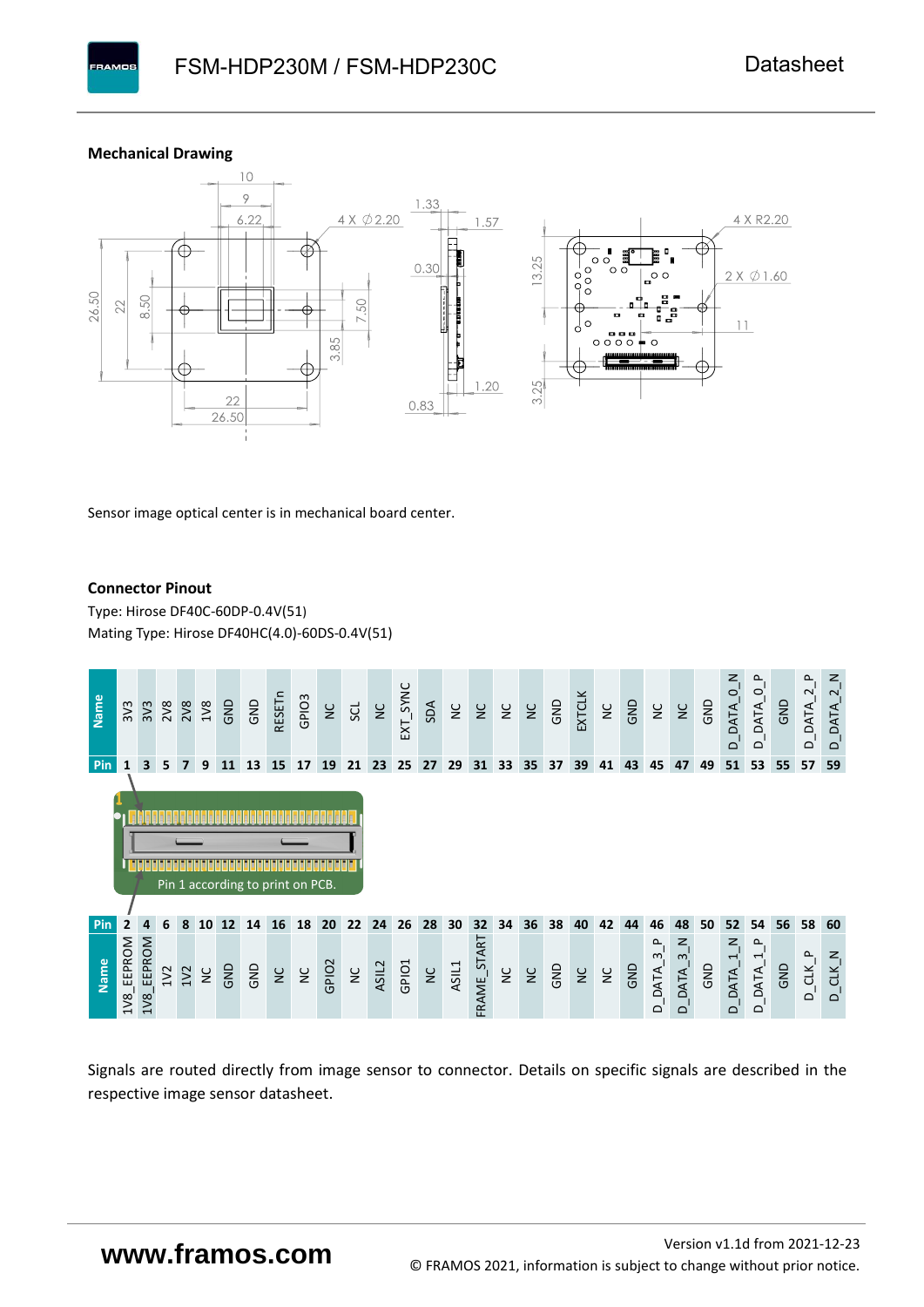#### FRAMOS

#### **Table of Contents**

| 1 |       |  |
|---|-------|--|
|   | 1.1   |  |
|   | 1.2   |  |
|   | 1.2.1 |  |
|   | 1.2.2 |  |
| 2 |       |  |
|   | 2.1   |  |
|   | 2.1.1 |  |
|   | 2.1.2 |  |
| 3 |       |  |
|   |       |  |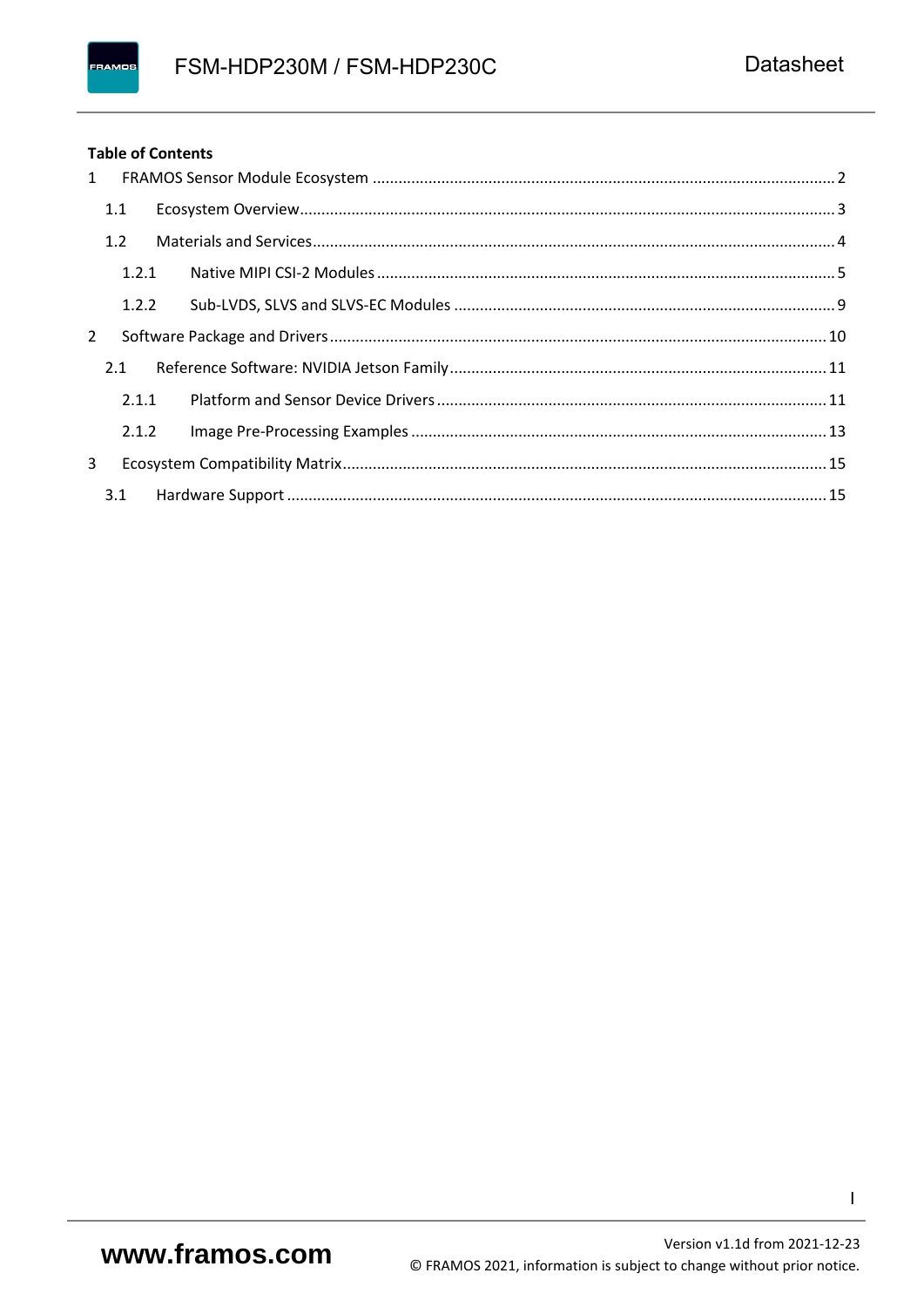#### <span id="page-3-0"></span>**1 FRAMOS Sensor Module Ecosystem**

The FSM Ecosystem consists of FRAMOS Sensor Modules, Adapters, Software and Sources, and provides one coherent solution supporting the whole process of integrating image sensors into embedded vision products.

During the evaluation and proof-of-concept phase, off-the-shelf sensor modules with a versatile adapter framework allow the connection of latest image sensor technology to open processing platforms, like the NVIDIA Jetson Family or the 96boards.org standard. Reference drivers and sample applications deliver images immediately after installation, supporting V4L2 and an optional derivate API providing comfortable integration. Within the development phase, electrical design references and driver sources guide with a solid and proven baseline to quickly port into individual system designs and extend scope, while decreasing risk and efforts.

To simplify and relieve the whole supply chain, all FRAMOS Sensor Modules and adapters are optimized and ready for delivery in volume and customization with pre-configured lens holder, lens and further accessories.

#### **Off-the-Shelf Hardware**

- FRAMOS Sensor Modules (FSM) from stock, ready for evaluation and optimized for initial mass production.
- Versatile adapter framework, allowing flexible testing of different modules, on different processing boards:
	- FRAMOS Sensor Adapter (FSA): Everything the specific sensor needs for operation
	- FRAMOS Processor Adapter (FPA): Connect up to four FSM + FSA to a specific processor board
- From lenses, mechanics and cables, all needed imaging accessories from one hand

#### **Kickstart Software Package**

- Drivers with basic sensor integration:
	- V4L2 drivers for specific image sensors
	- Platform specific device tree overlays
- Streamlined V4L2 library (LibSV) with comfortable and generic C/C++ API
- Example applications demonstrating initialization, configuration and image acquisition

Further to the off-the-shelf hard- and software, the Ecosystem supports you on project basis with:

- Driver sources allowing the focus on application specific scope and sensor features
- Electrical references for FSA and FPA, supporting quick and optimized embedding of FSMs
- Engineering services via FRAMOS and its partners, allowing you to focus on your product's unique value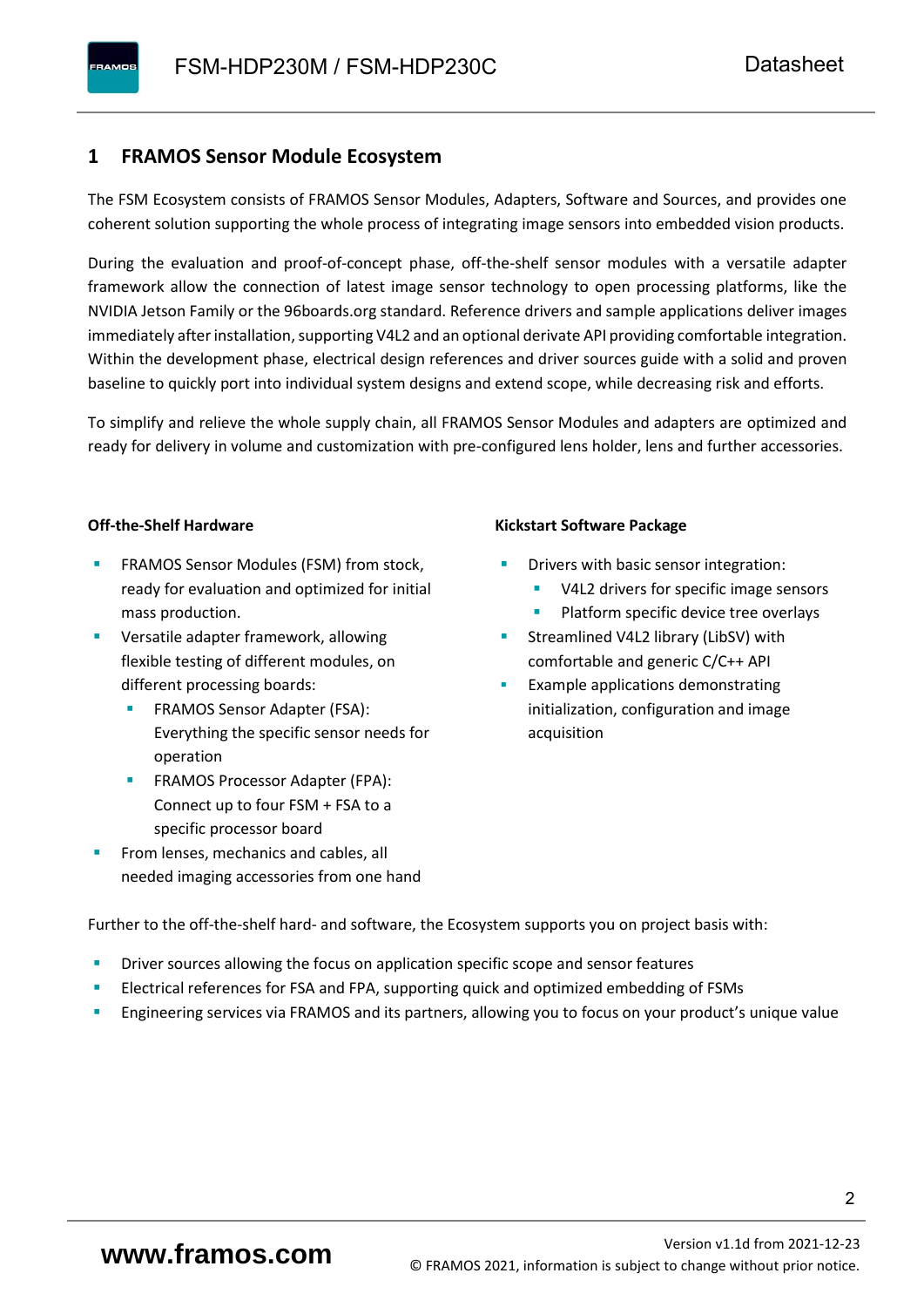#### <span id="page-4-0"></span>**1.1 Ecosystem Overview**

**PAMOS** 

The figure below shows a map of compatibility with all components inside the Ecosystem. Every element (or hardware) and connection displayed in **Green** operates with native MIPI CSI-2 (D-PHY) data.



Every component and connection displayed in **Orange** or **Blue** operates with proprietary (Sub-LVDS, SLVS) or standardized (SLVS-EC) LVDS data, that requires further attention to the physical processing of the image data by either data conversion or specific FPGA IP. Users of MIPI CSI-2 based processing systems are supported by FSM specific data conversion located on dedicated FRAMOS Sensor Adapters (FSAs).



*Figure 1: Assembly of a typical Sensor Module Development Kit*

Specification and compatibility of all individual components are listed in the appropriate chapter of the full datasheet. Access to software and drivers is only granted with the purchase of the appropriate development kit. Electrical design sources, support and services are provided on individual basis, they are not part of the development kit or component purchase.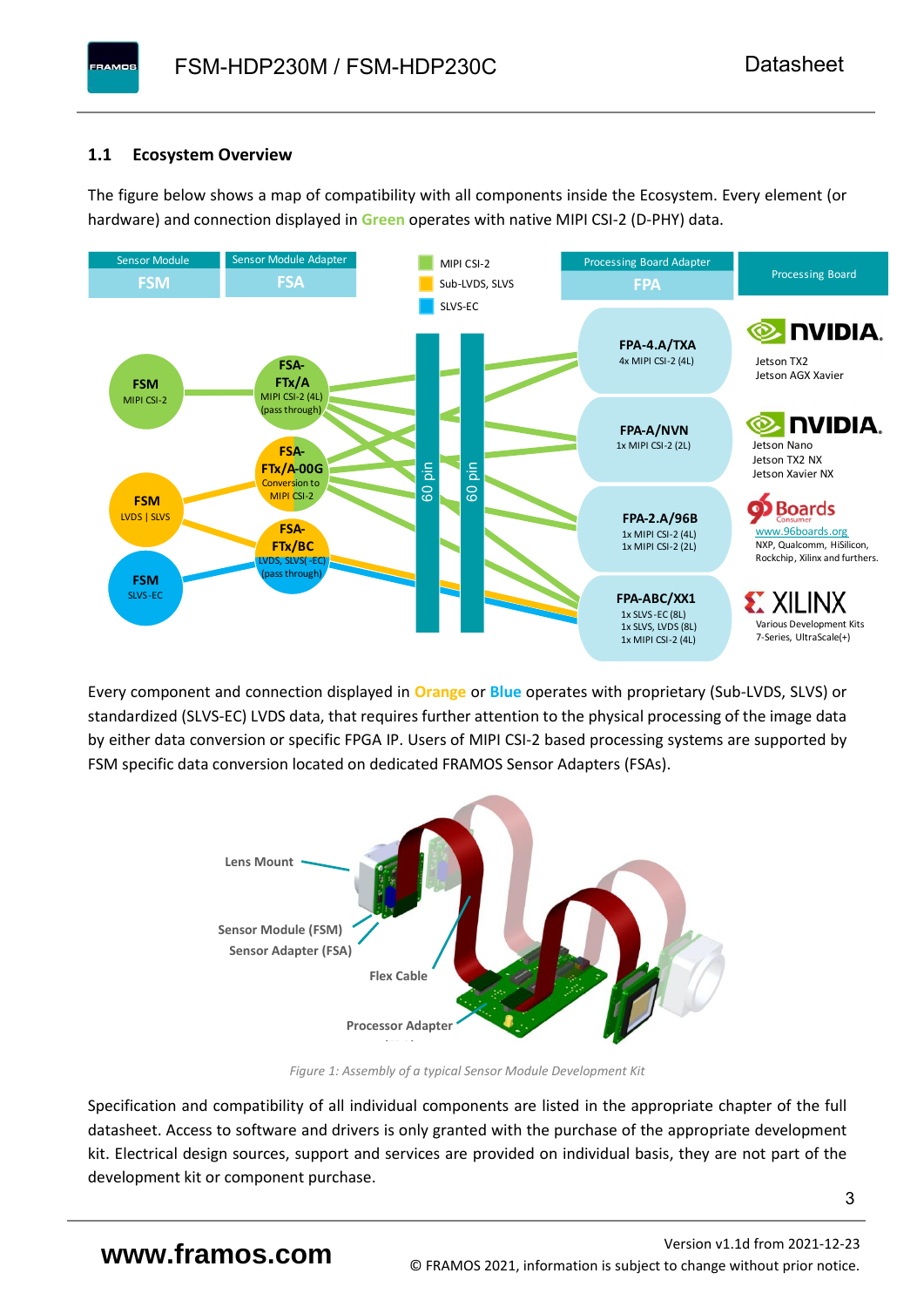#### <span id="page-5-0"></span>**1.2 Materials and Services**

Below you can find a list of materials and services as part of the FRAMOS Sensor Module Ecosystem.

#### **Hardware**

- **EXECTED FRAMOS Sensor Module Development Kits**
- **Individual Parts:** 
	- FRAMOS Sensor Modules
	- **FRAMOS Sensor Adapters**
	- **EXAMOS Processor Adapters**
	- **EXECTED** FRAMOS Module Accessories (Cables, Mounts)

**Software** (part of the Development Kit)

- Software Package for NVIDIA Jetson AGX Xavier, Nano, TX2, TX2 NX and Xavier NX
- Software Package for DragonBoard 410c (96Boards)
- **E** Xilinx FPGA reference implementation for SLVS-EC (Sony IMX421, IMX530)

#### **Design Sources** (on Project Basis)

- Software Driver Sources
- Electrical References for FSA, FPA (Schematics)

#### **Design Services**

- Off-the-shelf hardware customization including size, shape, connector and extended functionality
- Software customization and extension
	- Additional processor board support
	- Further sensor features and image (pre-)processing
- **■** Integration of additional sensors
- Optimization for volume production
- Lens assembly and alignment
- System / solution development
- Production and integration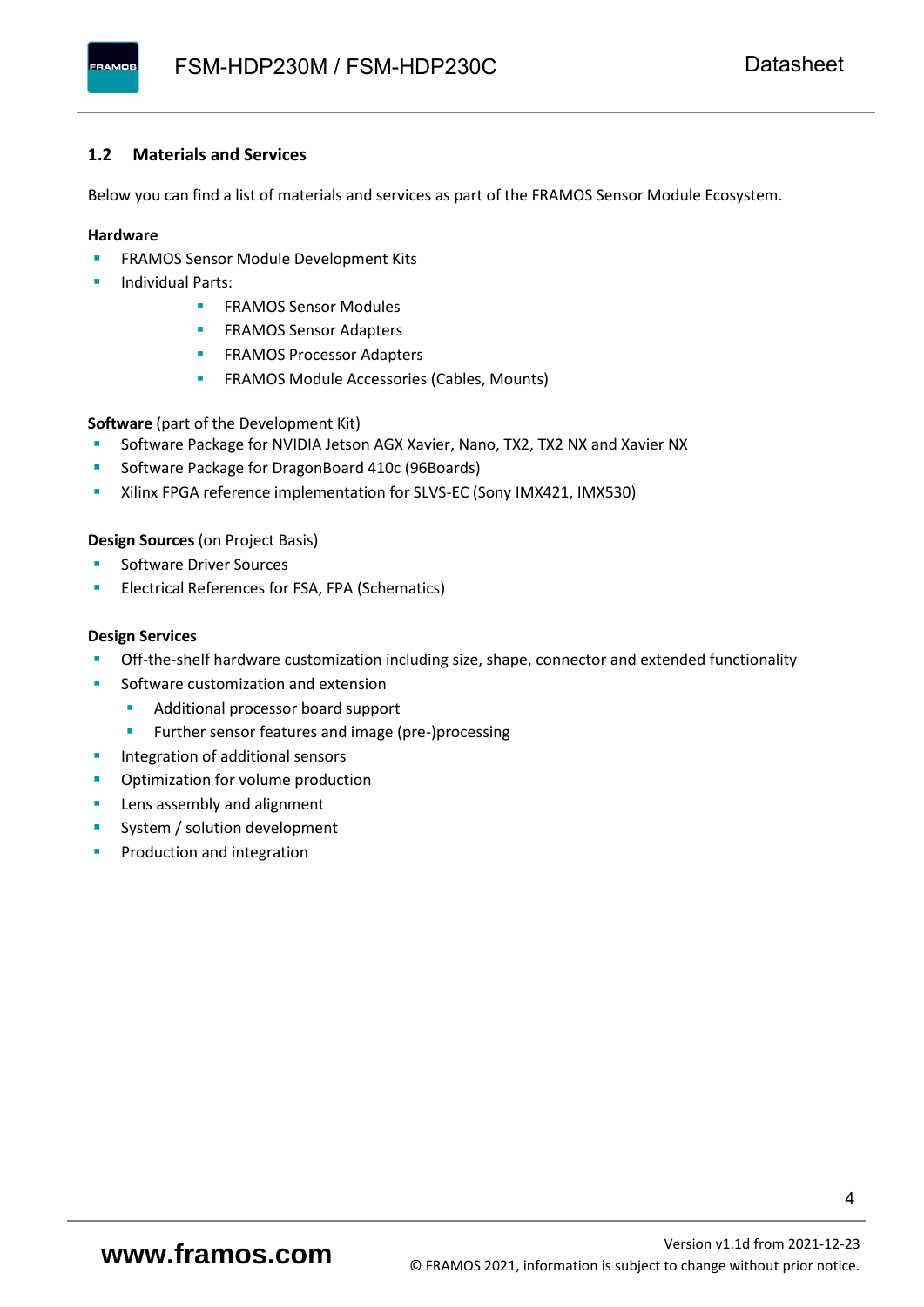#### **1.2.1 Native MIPI CSI - 2 Modules**

#### **[Global Shu](#page-0-7)tters**

<span id="page-6-0"></span>

| <b>Model Name</b>                        | FSM-IMX297                      | <b>FSM-AR0144</b>            | FSM-IMX296                      | FSM-HDP230                             | FSM-IMX565                             |
|------------------------------------------|---------------------------------|------------------------------|---------------------------------|----------------------------------------|----------------------------------------|
|                                          |                                 |                              |                                 |                                        |                                        |
| <b>Shutter Type</b>                      | <b>CMOS Global Shutter</b>      | <b>CMOS Global Shutter</b>   | <b>CMOS Global Shutter</b>      | <b>CMOS Global Shutter</b>             | <b>CMOS Global Shutter</b>             |
| <b>Technology</b>                        | Pregius (Gen2)(Bin)             |                              | Pregius (Gen2)                  |                                        | Pregius S (Gen4)                       |
| <b>Resolution [MP]</b>                   | 0.4                             | 1                            | 1.6                             | 2.3                                    | 12.3                                   |
| <b>Resolution [HxV]</b>                  | 728 x 544                       | 1280 x 800                   | 1456 x 1088                     | 1944 x 1204                            | 4128 x 3008                            |
| Max. Framerate [FPS]                     | 120.9 FPS (1-Lane)              | 60.3 FPS (2-Lane)            | 60.4 FPS (1-Lane)               | 59.9 FPS (4-Lane)<br>59.9 FPS (2-Lane) | 42.6 FPS (4-Lane)<br>22.3 FPS (2-Lane) |
| Mono / Color                             | Mono                            | Color / Mono                 | Mono                            | Color / Mono                           | Color / Mono                           |
| <b>Sensor Manufacturer</b>               | Sony                            | <b>ON Semiconductor</b>      | Sony                            | Pyxalis                                | Sony                                   |
| <b>Sensor Name</b>                       | <b>IMX297LLR /</b><br>IMX297LQR | AR0144CSSM /<br>AR0144CSSC   | <b>IMX296LLR /</b><br>IMX296LQR | HDPYX 230-G Mono<br>/ HDPYX 230-G RGB  | <b>IMX565AAMJ-C/</b><br>IMX565AAQJ-C   |
| <b>Application / Grade</b>               | Sensing                         | Industrial                   | Sensing                         | Automotive                             | Industrial                             |
| <b>Optical Format [inch]</b>             | 1/2.9                           | 1/4                          | 1/2.9                           | 1/2.5                                  | 1/1.1                                  |
| Pixel Size [µm]                          | $6.9 \times 6.9$                | 3x3                          | 3.45 x 3.45                     | $3.2 \times 3.2$                       | $2.74 \times 2.74$                     |
| Pixel Bitdepth [bit]                     | 10 bit                          | $10/12$ bit                  | 10 bit                          | 8/10/12/14/16<br>bit                   | 8/10/12 bit                            |
| Data Interface [Type]                    | MIPI CSI-2                      | MIPI CSI-2                   | MIPI CSI-2                      | MIPI CSI-2                             | MIPI CSI-2                             |
| Data Interface [# Lanes]                 | $\mathbf{1}$                    | 1/2                          | $\mathbf{1}$                    | 2/4                                    | 2/4                                    |
| <b>Communication Interface</b>           | $I2C$ (4-wire serial)           | $l^2C$                       | $I2C$ (4-wire serial)           | $l^2C$                                 | $I^2C$                                 |
| <b>Drive Frequency [MHz]</b>             | 37.125 / 74.25 / 54             | 6 to 48                      | 37.125 / 74.25 / 54             | 6 to 27                                | 37.125 / 54 / 74.25<br><b>MHz</b>      |
| <b>Input Voltages</b>                    | 1.2V, 1.8V, 3.3V                | 1.2V, 1.8V, 2.8V             | 1.2V, 1.8V, 3.3V                | 1.2V, 1.8V, 2.8V                       | 1.1V, 1.8V, 2.9V, 3.3V                 |
| <b>Supported Lens Mounts</b>             | M12 or<br>C/CS-Mount options    | M12 or<br>C/CS-Mount options | M12 or<br>C/CS-Mount options    | M12 or<br>C/CS-Mount options           | C/CS-Mount option                      |
| <b>Board Dimensions [mm<sup>2</sup>]</b> | 26.5 mm x 26.5 mm               | 26.5 mm x 26.5 mm            | 26.5 mm x 26.5 mm               | 26.5 mm x 26.5 mm                      | 26.5 mm x 26.5 mm                      |

Version v1.1d from 2021-12-23

Version v1.1d from 2021-12-23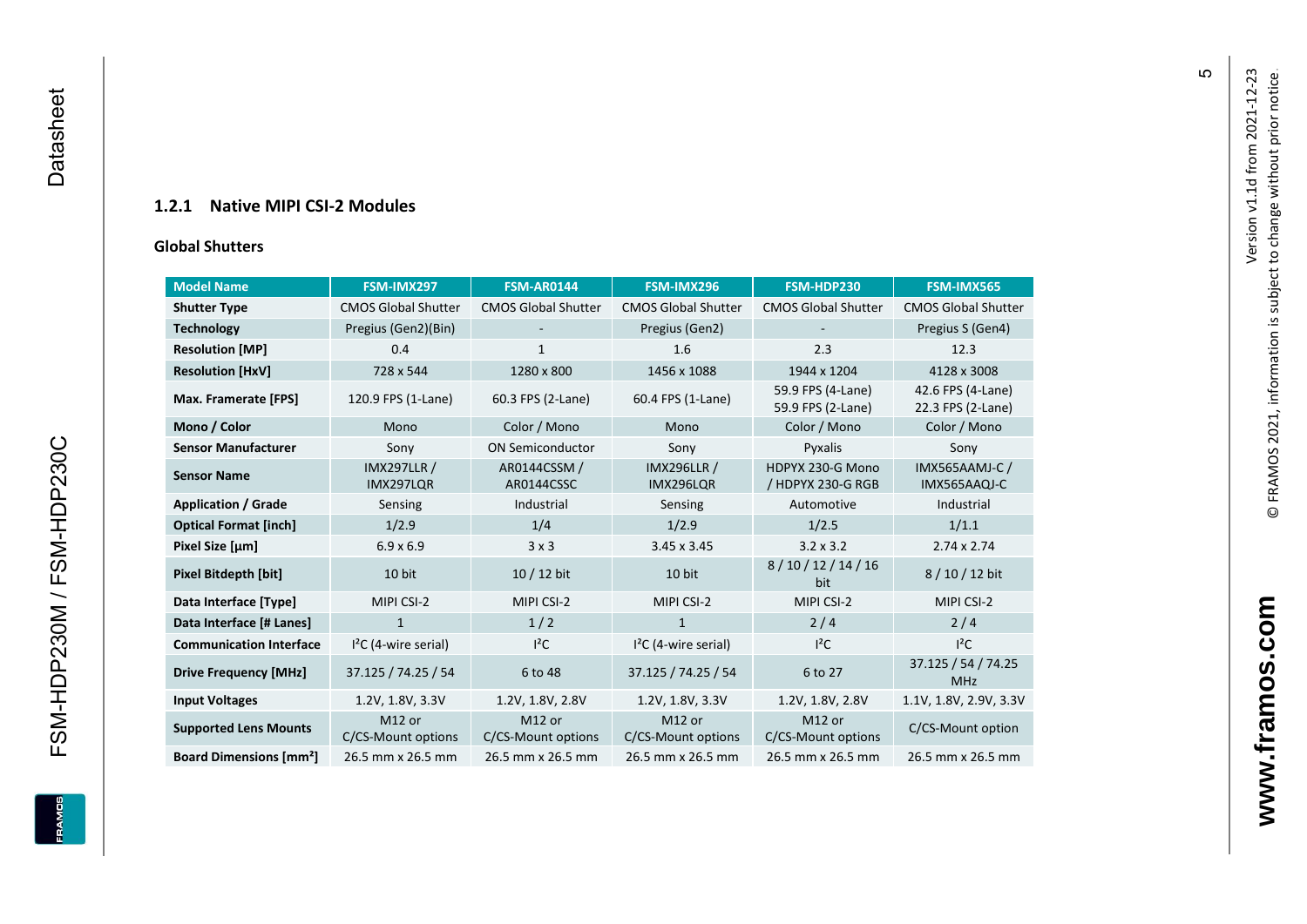#### **Rolling Shutters (Part 1/ 3 ) – up to 5 MP**

| <b>Model Name</b>                        | FSM-IMX327                         | FSM-IMX290                          | FSM-IMX462                          | FSM-IMX464                         | FSM-IMX335                         | <b>FSM-AR0521</b>                  |
|------------------------------------------|------------------------------------|-------------------------------------|-------------------------------------|------------------------------------|------------------------------------|------------------------------------|
| <b>Shutter Type</b>                      | <b>CMOS Rolling</b><br>Shutter     | <b>CMOS Rolling</b><br>Shutter      | <b>CMOS Rolling</b><br>Shutter      | <b>CMOS Rolling</b><br>Shutter     | <b>CMOS Rolling</b><br>Shutter     | <b>CMOS Rolling</b><br>Shutter     |
| <b>Technology</b>                        | Starvis + NIR                      | Starvis + NIR                       | <b>Starvis</b>                      | Starvis + NIR                      | <b>Starvis</b>                     |                                    |
| <b>Resolution [MP]</b>                   | 2.1                                | 2.1                                 | 2.1                                 | 4.2                                | 5                                  | 5                                  |
| <b>Resolution [HxV]</b>                  | 1920 x 1080                        | 1920 x 1080                         | 1920 x 1080                         | 2712 x 1538                        | 2616 x 1964                        | 2592 x 1944                        |
| Max. Framerate [FPS]                     | 60 FPS (4-Lane)<br>60 FPS (2-Lane) | 120 FPS (4-Lane)<br>60 FPS (2-Lane) | 120 FPS (4-Lane)<br>60 FPS (2-Lane) | 90 FPS (4-Lane)<br>30 FPS (2-Lane) | 60 FPS (4-Lane)<br>30 FPS (2-Lane) | 69 FPS (4-Lane)<br>34 FPS (2-Lane) |
| Mono / Color                             | Color                              | Color                               | Mono                                | Color / Mono                       | Color / Mono                       | Color / Mono                       |
| <b>Sensor Manufacturer</b>               | Sony                               | Sony                                | Sony                                | Sony                               | Sony                               | <b>ON Semiconductor</b>            |
| <b>Sensor Name</b>                       | <b>IMX327LQR1</b>                  | IMX462LQR-C                         | <b>IMX290LLR /</b><br>IMX290LQR     | IMX464LQR-C                        | <b>IMX335LLN /</b><br>IMX335LON    | AR0521SR2M /<br>AR0521SR2C         |
| <b>Application / Grade</b>               | Security                           | Security                            | Security                            | Security                           | Security                           |                                    |
| <b>Optical Format [inch]</b>             | 1/2.8                              | 1/2.8                               | 1/2.8                               | 1/1.8                              | 1/2.8                              | 1/2.5                              |
| Pixel Size [µm]                          | $2.9 \times 2.9$                   | $2.9 \times 2.9$                    | $2.9 \times 2.9$                    | $2.9 \times 2.9$                   | $2 \times 2$                       | $2.2 \times 2.2$                   |
| <b>Pixel Bitdepth [bit]</b>              | $10/12$ bit                        | 10 / 12 bit                         | $10/12$ bit                         | $10/12$ bit                        | $10/12$ bit                        | 8/10/12 bit                        |
| Data Interface [Type]                    | MIPI CSI-2                         | MIPI CSI-2                          | MIPI CSI-2                          | MIPI CSI-2                         | MIPI CSI-2                         | MIPI CSI-2                         |
| Data Interface [# Lanes]                 | 2/4                                | 2/4                                 | 2/4                                 | 2/4                                | 2/4                                | 2/4                                |
| <b>Communication Interface</b>           | $I2C$ (4-wire serial)              | $I^2C$                              | $I2C$ (4-wire serial)               | $I^2C$                             | $I^2C$                             | $I^2C$                             |
| <b>Drive Frequency [MHz]</b>             | 37.125 / 74.25                     | 37.125 / 74.25                      | 37.125 / 74.25                      | 6 to 27 / 37.125 /<br>74.25        | $6 - 27 / 37.125 /$<br>74.25       | 10 to 48                           |
| <b>Input Voltages</b>                    | 1.2V, 1.8V, 2.9V                   | 1.2V, 1.8V, 2.9V                    | 1.2V, 1.8V, 2.9V                    | 1.2V, 1.8V, 2.9V                   | 1.2V, 1.8V, 2.9V                   | 1.2V, 1.8V, 2.7V                   |
| <b>Supported Lens Mounts</b>             | M12 or C/CS-Mount<br>options       | M12 or C/CS-Mount<br>options        | M12 or C/CS-Mount<br>options        | M12 or C/CS-Mount<br>options       | M12 or C/CS-Mount<br>options       | M12 or C/CS-Mount<br>options       |
| <b>Board Dimensions [mm<sup>2</sup>]</b> | 26.5 x 26.5                        | 26.5 x 26.5                         | 26.5 x 26.5                         | 26.5 x 26.5                        | $26.5 \times 26.5$                 | 26.5 x 26.5                        |

 $\pmb{\circ}$ 

FSM-HDP230M / FSM-HDP230C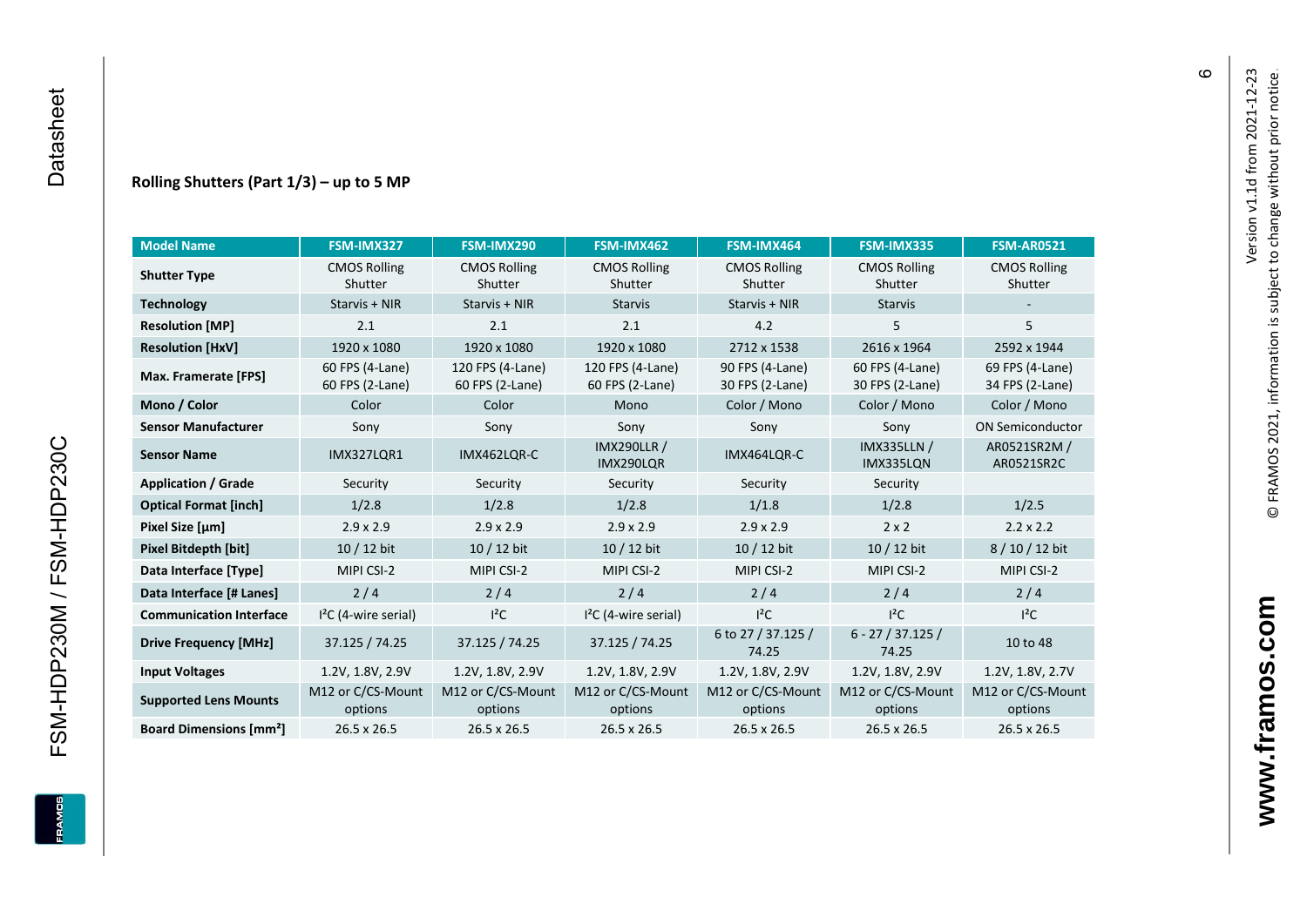#### **Rolling Shutters (Part 2/ 3 ) – 8 MP**

| <b>Model Name</b>                        | FSM-IMX334                      | FSM-IMX485                         | <b>FSM-IMX585</b>                    | FSM-IMX678                         | FSM-IMX415                         | FSM-IMX715                         |
|------------------------------------------|---------------------------------|------------------------------------|--------------------------------------|------------------------------------|------------------------------------|------------------------------------|
| <b>Shutter Type</b>                      | <b>CMOS Rolling</b><br>Shutter  | <b>CMOS Rolling</b><br>Shutter     | <b>CMOS Rolling</b><br>Shutter       | <b>CMOS Rolling</b><br>Shutter     | <b>CMOS Rolling</b><br>Shutter     | <b>CMOS Rolling</b><br>Shutter     |
| <b>Technology</b>                        | <b>Starvis</b>                  | Starvis + NIR                      | Starvis2                             | Starvis2                           | Starvis + NIR                      | Starvis + NIR                      |
| <b>Resolution [MP]</b>                   | 8.3                             | 8.3                                | 8.3                                  | 8.3                                | 8.4                                | 8.4                                |
| <b>Resolution [HxV]</b>                  | 3864 x 2180                     | 3864 x 2180                        | 3856 x 2180                          | 3856 x 2180                        | 3864 x 2192                        | 3864 x 2192                        |
| Max. Framerate [FPS]                     | 60 FPS (4-Lane)                 | 72 FPS (4-Lane)<br>38 FPS (2-Lane) | 90.1 FPS (4-Lane)<br>30 FPS (2-Lane) | 72 FPS (4-Lane)<br>30 FPS (2-Lane) | 90 FPS (4-Lane)<br>44 FPS (2-Lane) | 90 FPS (4-Lane)<br>44 FPS (2-Lane) |
| Mono / Color                             | Color / Mono                    | Color                              | Color                                | Color / Mono                       | Color                              | Color                              |
| <b>Sensor Manufacturer</b>               | Sony                            | Sony                               | Sony                                 | Sony                               | Sony                               | Sony                               |
| <b>Sensor Name</b>                       | <b>IMX334LLR /</b><br>IMX334LQR | IMX485LQJ                          | IMX585AAQJ1-C                        | IMX678AAQR1                        | IMX415-AAQR                        | IMX715AAQR1                        |
| <b>Application / Grade</b>               | Security                        | Security                           | Security                             | Security                           | Security                           | Security                           |
| <b>Optical Format [inch]</b>             | 1/1.8                           | 1/1.2                              | 1/1.2                                | 1/1.8                              | 1/2.8                              | 1/2.8                              |
| Pixel Size [µm]                          | $2 \times 2$                    | $2.9 \times 2.9$                   | $2.9 \times 2.9$                     | $2 \times 2$                       | $1.45 \times 1.45$                 | $1.45 \times 1.45$                 |
| <b>Pixel Bitdepth [bit]</b>              | 10 / 12 bit                     | 10 / 12 bit                        | 10 / 12 bit                          | 10 / 12 bit                        | 10 / 12 bit                        | 10 / 12 bit                        |
| Data Interface [Type]                    | MIPI CSI-2                      | MIPI CSI-2                         | MIPI CSI-2                           | MIPI CSI-2                         | MIPI CSI-2                         | MIPI CSI-2                         |
| Data Interface [# Lanes]                 | $\overline{4}$                  | 2/4                                | 2/4                                  | 2/4                                | 2/4                                | 2/4                                |
| <b>Communication Interface</b>           | $l^2C$                          | $l^2C$                             | $l^2C$                               | $l^2C$                             | $l^2C$                             | $I^2C$                             |
| <b>Drive Frequency [MHz]</b>             | $6 - 27 / 37.125 /$<br>74.25    | 6 to 27 / 37.125 /<br>74.25        | 6 to 27 / 37.125 /<br>72/74.25       | $6 - 27 / 37.125 /$<br>74.25       | 24 / 27 / 37.125 /<br>72/74.25     | 24 / 27 / 37.125 /<br>72/74.25     |
| <b>Input Voltages</b>                    | 1.2V, 1.8V, 2.9V                | 1.2V, 1.8V, 2.9V                   | 1.1V, 1.8V, 3.3V                     | 1.1V, 1.8V, 3.3V                   | 1.1V, 1.8V, 2.9V                   | 1.1V, 1.8V, 2.9V                   |
| <b>Supported Lens Mounts</b>             | M12 or C/CS-<br>Mount options   | C/CS-Mount option                  | C/CS-Mount option                    | M12 or C/CS-<br>Mount options      | M12 or C/CS-<br>Mount options      | M12 or C/CS-<br>Mount options      |
| <b>Board Dimensions [mm<sup>2</sup>]</b> | $26.5 \times 26.5$              | $26.5 \times 26.5$                 | 26.5 x 26.5                          | 26.5 x 26.5                        | 26.5 x 26.5                        | 26.5 x 26.5                        |

FSM-HDP230M / FSM-HDP230C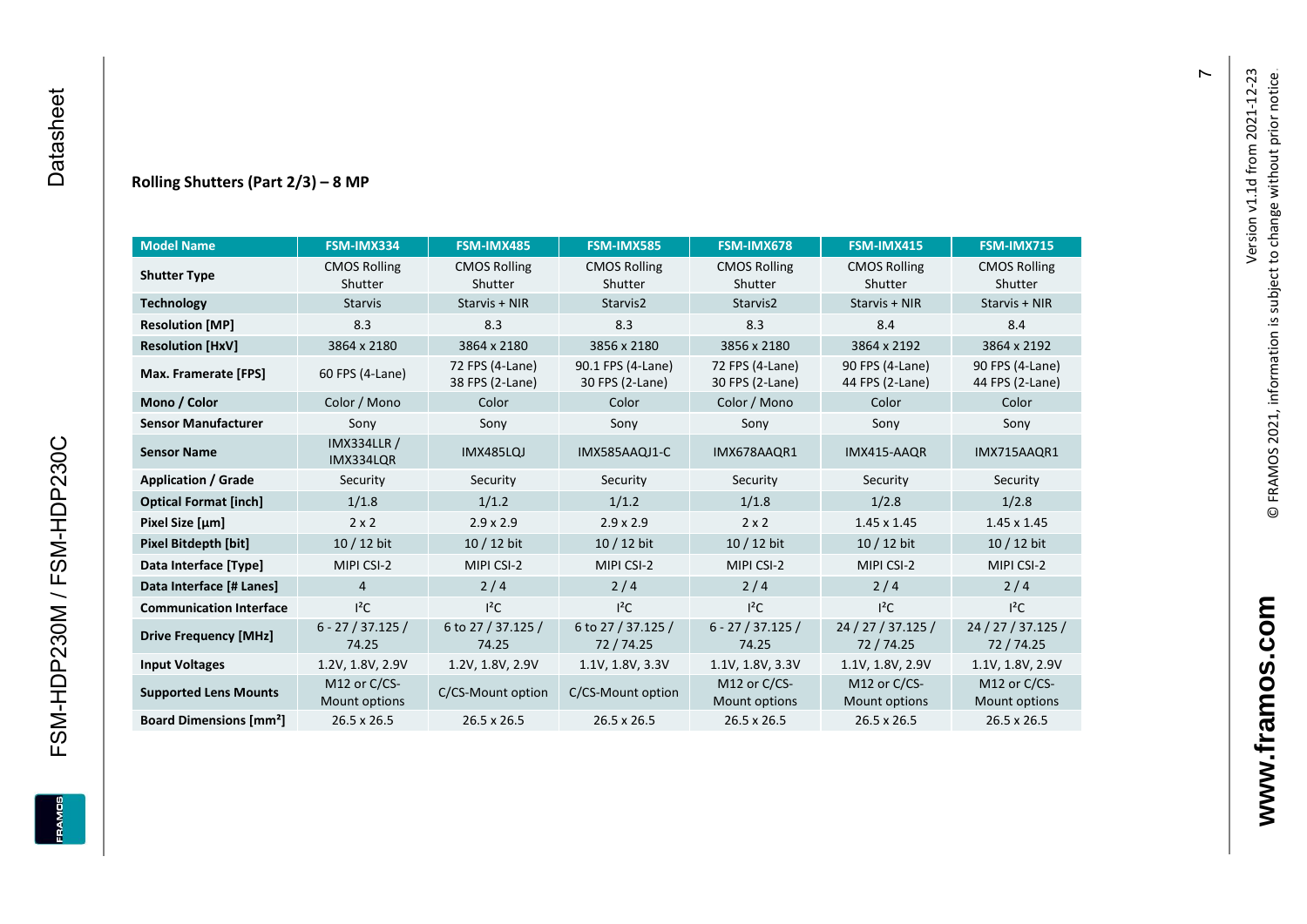| <b>Model Name</b>                        | FSM-IMX412                               | FSM-IMX577                               | FSM-IMX477                           | <b>FSM-AR1335</b>                    | FSM-IMX283                  |
|------------------------------------------|------------------------------------------|------------------------------------------|--------------------------------------|--------------------------------------|-----------------------------|
| <b>Shutter Type</b>                      | <b>CMOS Rolling Shutter</b>              | <b>CMOS Rolling Shutter</b>              | <b>CMOS Rolling Shutter</b>          | <b>CMOS Rolling Shutter</b>          | <b>CMOS Rolling Shutter</b> |
| <b>Technology</b>                        | <b>Starvis</b>                           | <b>Starvis</b>                           | <b>Starvis</b>                       |                                      | <b>Starvis</b>              |
| <b>Resolution [MP]</b>                   | 12.3                                     | 12.3                                     | 12.3                                 | 13.1                                 | 20.2                        |
| <b>Resolution [HxV]</b>                  | 4056 x 3040                              | 4056 x 3040                              | 4056 x 3040                          | 4208 x 3120                          | 5496 x 3694                 |
| Max. Framerate [FPS]                     | 59.9 FPS (4-Lane)<br>30 FPS (2-Lane)     | 59.9 FPS (4-Lane)<br>30 FPS (2-Lane)     | 59.9 FPS (4-Lane)<br>30 FPS (2-Lane) | 27.2 FPS (4-Lane)<br>13 FPS (2-Lane) | 24.7 FPS (4-Lane)           |
| Mono / Color                             | Color                                    | Color                                    | Color                                | Color                                | Color                       |
| <b>Sensor Manufacturer</b>               | Sony                                     | Sony                                     | Sony                                 | <b>ON Semiconductor</b>              | Sony                        |
| <b>Sensor Name</b>                       | IMX412-AACK                              | IMX477-AAPK                              | IMX577-AACK                          | AR1335CSSM /<br>AR1335CSSC           | <b>IMX283CQJ</b>            |
| <b>Application / Grade</b>               | Security                                 | Security                                 | Security                             | Industrial                           | Audio/Video                 |
| <b>Optical Format [inch]</b>             | 1/2.3                                    | 1/2.3                                    | 1/2.3                                | 1/3.2                                | 1                           |
| Pixel Size [µm]                          | $1.55 \times 1.55$                       | $1.55 \times 1.55$                       | $1.55 \times 1.55$                   | $1.1 \times 1.1$                     | $2.4 \times 2.4$            |
| Pixel Bitdepth [bit]                     | $10/12$ bit                              | 8 / 10 / 12 bit                          | 8/10/12 bit                          | 8 / 10 bit                           | $10/12$ bit                 |
| Data Interface [Type]                    | MIPI CSI-2                               | MIPI CSI-2                               | MIPI CSI-2                           | MIPI CSI-2                           | MIPI CSI-2                  |
| Data Interface [# Lanes]                 | $2/4$                                    | 2/4                                      | 2/4                                  | 2/4                                  | $\overline{4}$              |
| <b>Communication Interface</b>           | $I2C$ (CCI)                              | $I2C$ (CCI)                              | $I2C$ (CCI)                          | $l^2C$                               | $I^2C$                      |
| <b>Drive Frequency [MHz]</b>             | 6/12/18/27                               | 6 to 27                                  | 6 to 27                              | 6 to 48                              | 6 to 27                     |
| <b>Input Voltages</b>                    | 1.05V, 1.8V, 2.75V                       | 1.05V, 1.8V, 2.8V                        | 1.05V, 1.8V, 2.8V                    | 1.2V, 1.8V, 2.7V                     | 1.2V, 1.8V, 2.9V            |
| <b>Supported Lens Mounts</b>             | M <sub>12</sub> or<br>C/CS-Mount options | M <sub>12</sub> or<br>C/CS-Mount options | M12 or<br>C/CS-Mount options         | M12 or<br>C/CS-Mount options         | C/CS-Mount option           |
| <b>Board Dimensions [mm<sup>2</sup>]</b> | $26.5 \times 26.5$                       | $26.5 \times 26.5$                       | 26.5 x 26.5                          | 26.5 x 26.5                          | 26.5 x 26.5                 |

**FRAM** 

FSM-HDP230M / FSM-HDP230C

 $\infty$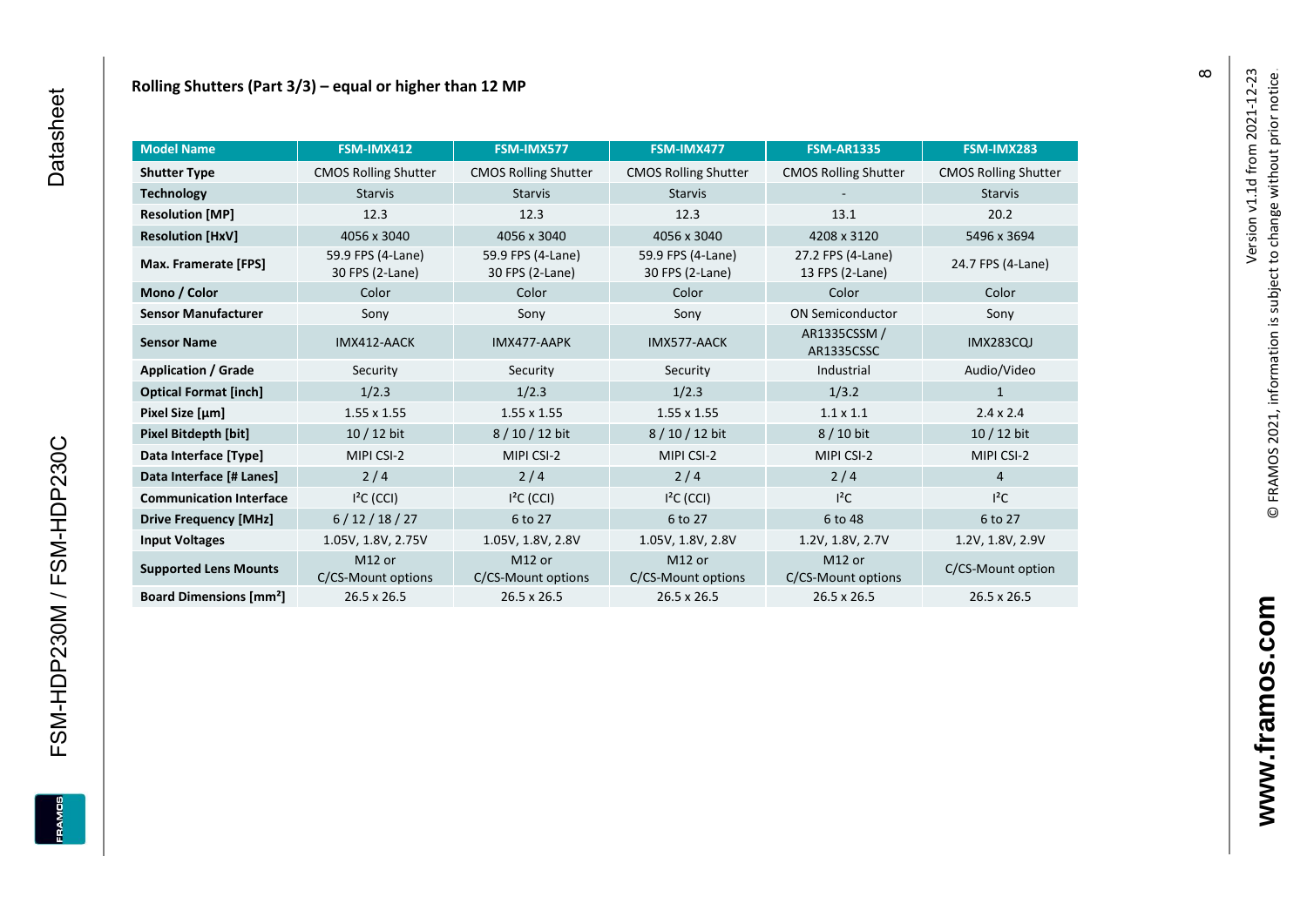# **[1.2.2](#page-0-7) Sub -LVDS, SLVS and SLVS -EC Modules**

<span id="page-10-0"></span>

| <b>Model Name</b>                        | FSM-IMX264                 | FSM-IMX304                 | FSM-IMX530                                            |
|------------------------------------------|----------------------------|----------------------------|-------------------------------------------------------|
| <b>Shutter Type</b>                      | <b>CMOS Global Shutter</b> | <b>CMOS Global Shutter</b> | <b>CMOS Global Shutter</b>                            |
| <b>Technology</b>                        | Pregius (Gen2)             | Pregius (Gen2)             | Pregius S (Gen4)                                      |
| <b>Resolution [MP]</b>                   | 5.1                        | 12.4                       | 24.5                                                  |
| <b>Resolution [HxV]</b>                  | 2464 x 2056                | 4112 x 3008                | 5328 x 4608                                           |
| Max. Framerate [FPS]                     | CSI-2: 35.7 FPS (4-Lane)   | CSI-2: 23.4 FPS (4-Lane)   | SLVS-EC: 106.9 FPS (8-Lane)<br>CSI-2: 30 FPS (4-Lane) |
| Mono / Color                             | Color / Mono               | Color / Mono               | Color / Mono                                          |
| <b>Sensor Manufacturer</b>               | Sony                       | Sony                       | Sony                                                  |
| <b>Sensor Name</b>                       | IMX264LLR / IMX264LQR      | IMX304LLR / IMX304LQR      | IMX530-AAMJ / IMX530-AAQJ                             |
| <b>Application / Grade</b>               | Industrial                 | Industrial                 | Industrial                                            |
| <b>Optical Format [inch]</b>             | 2/3                        | 1.1                        | 1.2                                                   |
| Pixel Size [µm]                          | $3.45 \times 3.45$         | $3.45 \times 3.45$         | $2.74 \times 2.74$                                    |
| <b>Pixel Bitdepth [bit]</b>              | 12 bit                     | 12 bit                     | 8 / 10 / 12 bit                                       |
| Data Interface [Type]                    | SubLVDS                    | SubLVDS                    | SLVS, SLVS-EC                                         |
| Data Interface [# Lanes]                 | 4                          | 4/8                        | 1/2/4/8                                               |
| <b>Communication Interface</b>           | $I2C$ (4-wire serial)      | $I2C$ (4-wire serial)      | $I2C$ (4-wire serial)                                 |
| <b>Drive Frequency [MHz]</b>             | 37.125 / 54 / 74.25        | 37.125 / 54 / 74.25        | 37.125 / 54 / 74.25                                   |
| <b>Input Voltages</b>                    | 1.2V, 1.8V, 3.3V           | 1.2V, 1.8V, 3.3V           | 1.1V, 1.8V, 2.9V, 3.3V                                |
| <b>Supported Lens Mounts</b>             | C/CS-Mount option          | C/CS-Mount option          | C/CS-Mount option                                     |
| <b>Board Dimensions [mm<sup>2</sup>]</b> | 28 x 28                    | 28 x 28                    | 28 x 28                                               |

თ

© FRAMOS 2021, information i[s su](mailto:sales@framos.de)bject to change without prior notice.

© FRAMOS 2021, information is subject to change without prior notice.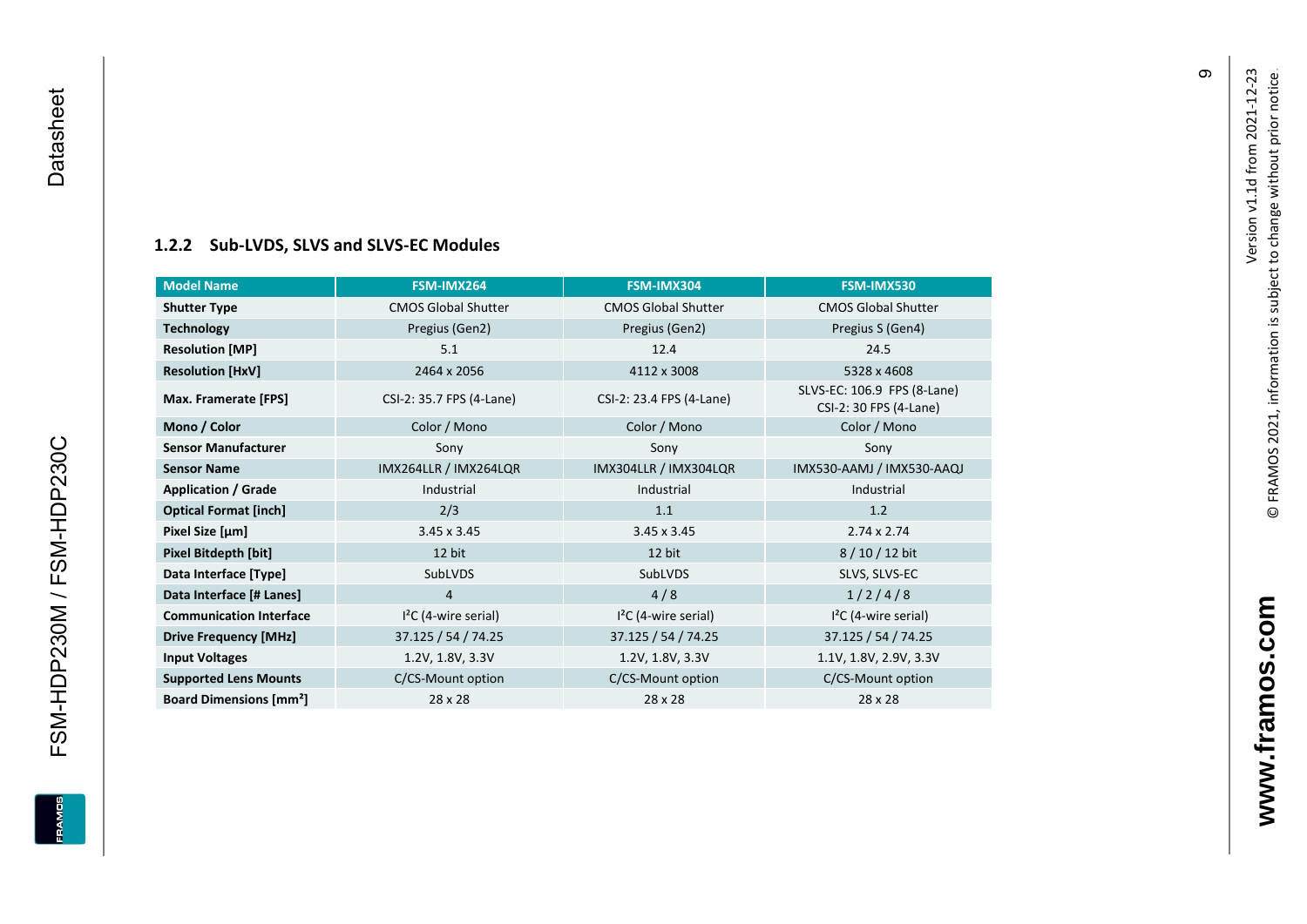### <span id="page-11-0"></span>**2 Software Package and Drivers**

As FRAMOS we know that the getting started with a new technology is the biggest challenge. The idea behind the Software Package is to enable embedded software engineers to get quickly to a streaming system and provide at the same time all tools that are needed to extend and adapt it according the individual needs of the application.

#### **What the software package and driver are:**

- A reference for a custom sensor implementation
- Demonstrating how to use the required interfaces
- Demonstrating how to communicate with the image sensor
- Demonstrating how to generaly initialize and configure the image sensor
- Provide initial image streaming output to the user space
- Demonstrating how to run basic image processing on pixel data

#### **Supported Processor Platforms**

The table below shows which platforms are supported by the standard driver package, and how many FSMs can at maximum be operated in parallel.

| <b>Sensor Module</b> | <b>NVIDIA</b><br><b>Jetson TX2</b> | <b>NVIDIA</b><br><b>AGX Xavier</b> | <b>NVIDIA</b><br><b>Jetson Nano,</b><br><b>TX2 NX, Xavier</b><br><b>NX</b> | <b>DragonBoard</b><br>410c | 96Boards<br><b>Consumer</b><br><b>Edition</b> | <b>Xilinx</b><br><b>Development</b><br><b>Boards</b> |  |
|----------------------|------------------------------------|------------------------------------|----------------------------------------------------------------------------|----------------------------|-----------------------------------------------|------------------------------------------------------|--|
| <b>FSM-AR0144</b>    | 4                                  |                                    | $\overline{2}$                                                             |                            |                                               |                                                      |  |
| <b>FSM-AR0521</b>    | $\overline{4}$                     |                                    | $\overline{2}$                                                             | $\overline{2}$             |                                               |                                                      |  |
| <b>FSM-AR1335</b>    | 4                                  |                                    | $\overline{2}$                                                             |                            |                                               |                                                      |  |
| FSM-HDP230           | $\overline{4}$                     | $\overline{4}$                     | $\overline{2}$                                                             |                            |                                               |                                                      |  |
| FSM-IMX264           | $\overline{2}$                     | $\overline{4}$                     | $\overline{\phantom{a}}$                                                   |                            |                                               |                                                      |  |
| FSM-IMX283           | $\overline{2}$                     | $\overline{4}$                     | $\overline{\phantom{a}}$                                                   |                            |                                               |                                                      |  |
| FSM-IMX290           | 4                                  |                                    | $\overline{2}$                                                             | $\overline{2}$             |                                               |                                                      |  |
| FSM-IMX296           | 4                                  |                                    | $\overline{2}$                                                             | $\overline{2}$             |                                               |                                                      |  |
| FSM-IMX297           | 4                                  |                                    | $\overline{2}$                                                             |                            |                                               |                                                      |  |
| FSM-IMX304           | $\overline{2}$                     | $\overline{4}$                     | $\overline{\phantom{a}}$                                                   |                            |                                               |                                                      |  |
| FSM-IMX327           | 4                                  |                                    | $\overline{2}$                                                             | $\overline{2}$             |                                               |                                                      |  |
| FSM-IMX334           | $\overline{2}$                     | $\overline{4}$                     | $\overline{\phantom{a}}$                                                   |                            |                                               | HW only, driver development                          |  |
| FSM-IMX335           | 4                                  |                                    | $\overline{2}$                                                             |                            |                                               | on project basis.                                    |  |
| FSM-IMX412           | $\overline{4}$                     |                                    | $\overline{2}$                                                             | $\overline{2}$             |                                               |                                                      |  |
| FSM-IMX415           | 4                                  |                                    | $\overline{2}$                                                             |                            |                                               |                                                      |  |
| FSM-IMX462           | $\overline{\mathbf{4}}$            |                                    | $\overline{2}$                                                             |                            |                                               |                                                      |  |
| FSM-IMX464           | $\overline{4}$                     |                                    | $\overline{2}$                                                             |                            |                                               |                                                      |  |
| FSM-IMX477           | $\overline{4}$                     |                                    | $\overline{2}$                                                             |                            |                                               |                                                      |  |
| FSM-IMX485           | $\overline{4}$                     |                                    | $\overline{2}$                                                             |                            |                                               |                                                      |  |
| FSM-IMX565           | $\overline{4}$                     |                                    | $\overline{2}$                                                             |                            |                                               |                                                      |  |
| FSM-IMX577           | $\overline{4}$                     |                                    | $\overline{2}$                                                             |                            |                                               |                                                      |  |
| FSM-IMX585           | $\overline{4}$                     |                                    | $\overline{2}$                                                             |                            |                                               |                                                      |  |
| FSM-IMX678           | 4                                  |                                    | $\overline{2}$                                                             |                            |                                               |                                                      |  |
| FSM-IMX715           | $\overline{4}$                     |                                    | $\overline{2}$                                                             |                            |                                               |                                                      |  |
| FSM-IMX530           | $\overline{2}$                     | $\overline{4}$                     |                                                                            |                            |                                               | 1 <sup>1</sup>                                       |  |

*Table 1: Ecosystem Software Package - Supported number of FSMs per processing board*

<sup>1</sup> SLVS-EC based FPGA reference implementation as part of the SLVS-EC RX IP Core offering.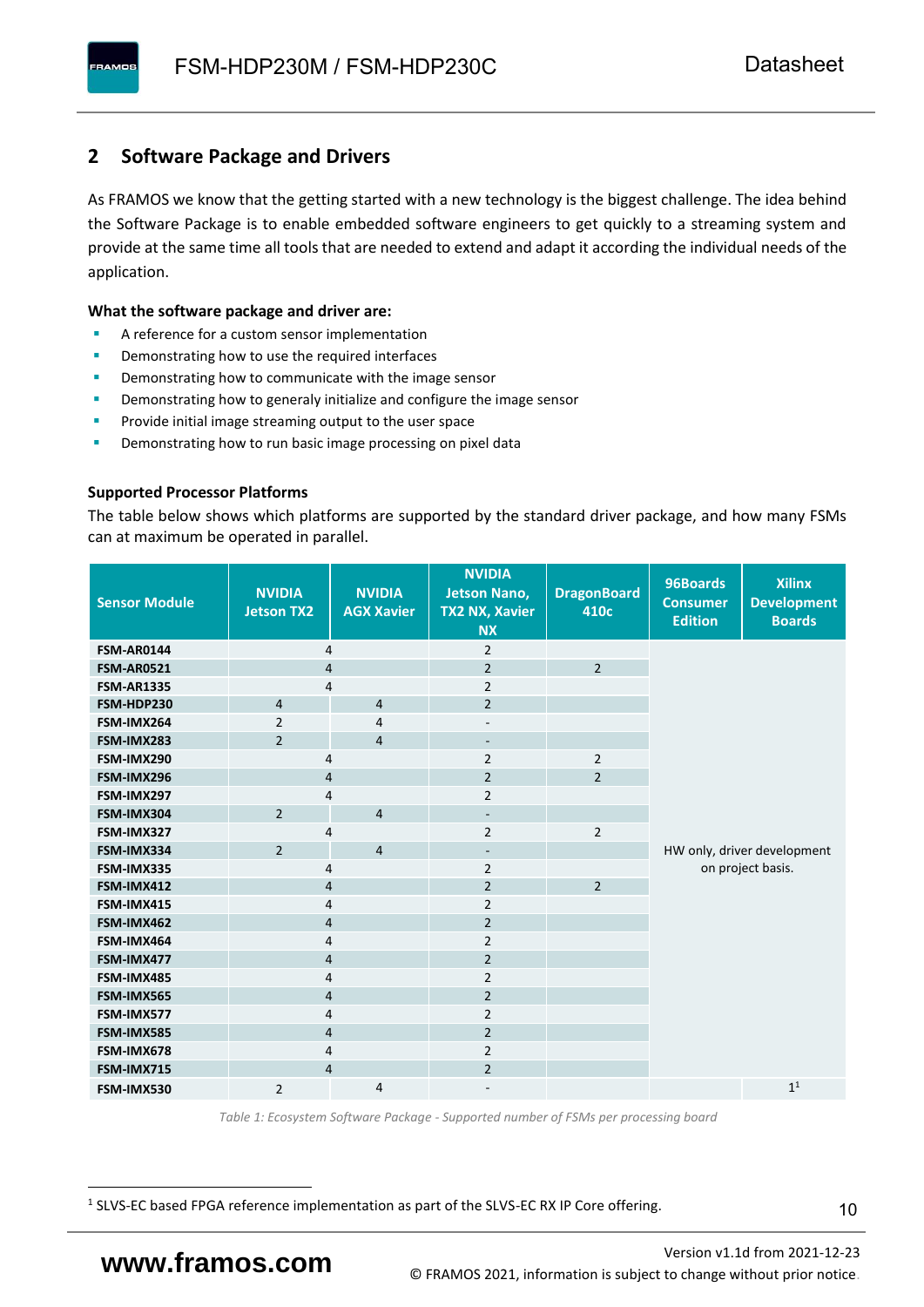#### <span id="page-12-0"></span>**2.1 Reference Software: NVIDIA Jetson Family**

The software package provided with the Development Kits of the FRAMOS Sensor Module Ecosystem provided for NVIDIA Jetson platforms provides a reference implementation of sensor and device drivers for MIPI CSI-2. It contains a minimum feature set demonstrating how to utilize the platform specific data interface and communication implementation, as well as the initialization of the image sensor and implementation of basic features.

#### **Package Content:**

- Platform and device drivers with Linux for Tegra Support
- V4L2 based subdevice drivers (low-level C API)
- Streamlined V4L2 library (LibSV) providing generic C/C++ API
- Display Examples:
	- OpenCV (Software)
	- LibArgus (Hardware)

#### **Supported Devices:**

- **NVIDIA Jetson Nano Developer Kit (B01)**
- **NVIDIA Jetson TX2 Developer Kit**
- NVIDIA Jetson TX2 NX Developer Kit
- **NVIDIA Jetson Xavier NX Developer Kit**
- **NVIDIA Jetson AGX Xavier Developer Kit**

#### <span id="page-12-1"></span>**2.1.1 Platform and Sensor Device Drivers**

The driver divides into two main parts that are configured in separate ways – the Image Modes and the General Features of the image sensor.

#### **Image Modes**

These are major attributes that have impact to the image data stream formatting. They require a static preconfiguration within the device tree (DT):

- Image / streaming resolution
- Pixel format / bit depth
- Data rate / lane configuration

Each driver provides access to  $3 - 5$  pre-built configurations, reflecting the main operation modes of the imager. Beside the full resolution, that is always available, they allow to receive image streams in common video resolutions like VGA, Full HD and UHD as they are supported or make sense by the imagers, and utilize sensor features like ROI and binning.

They act as an example for implementation and usage and are available as source. Due to the size limitation of the device tree, it is not possible to integrate an extensive set of options.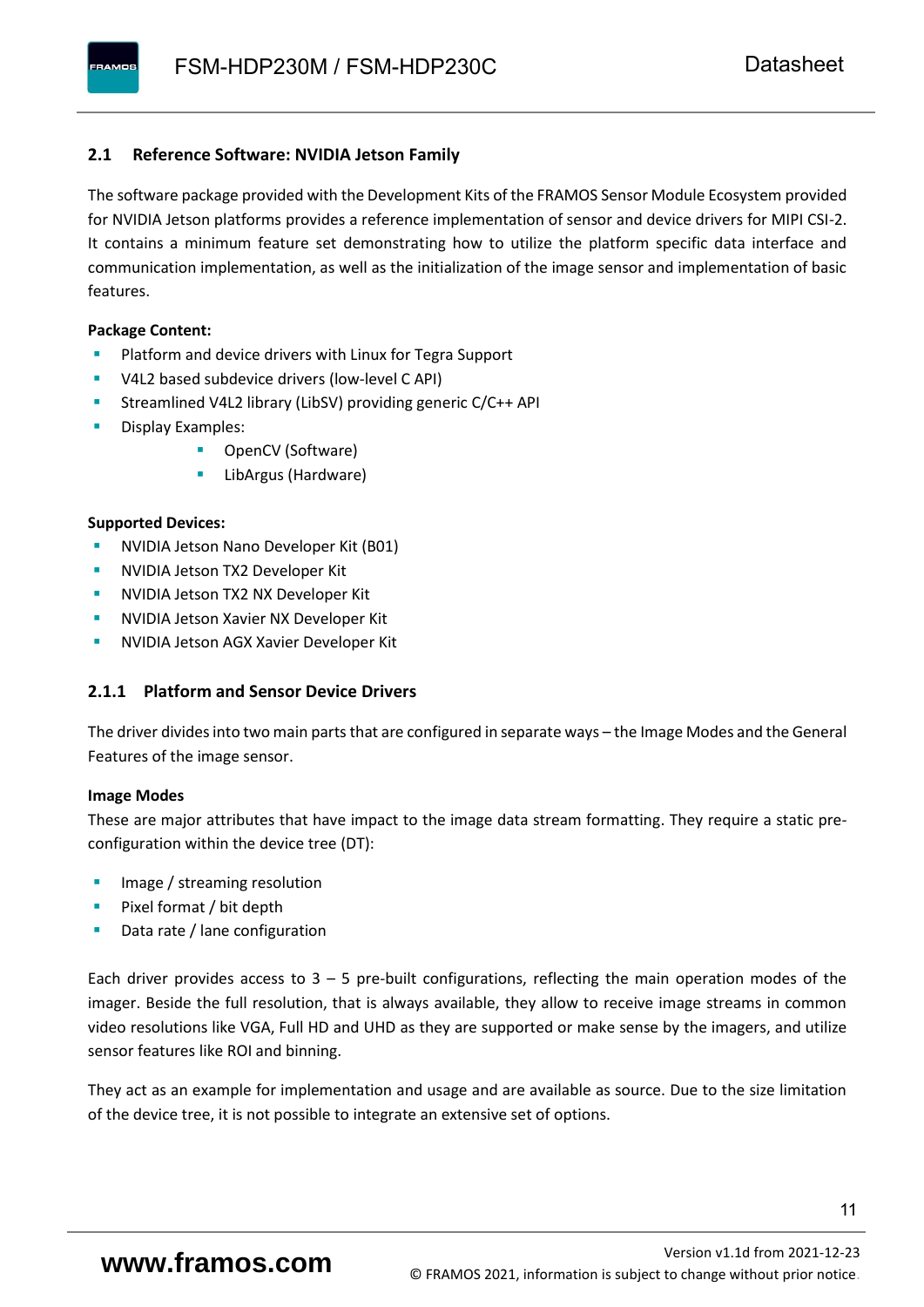#### **General Features**

**PAMOS** 

These are attributes of the image sensor that do not manipulate the data stream formatting. The drivers provided with the Software Pack integrate the sensor features as shown in the table below.



*Table 2: Supported sensor features on NVIDIA Jetson Family*

Further features, as they are supported by the image sensor, can be integrated into the driver sources using the image sensor datasheet.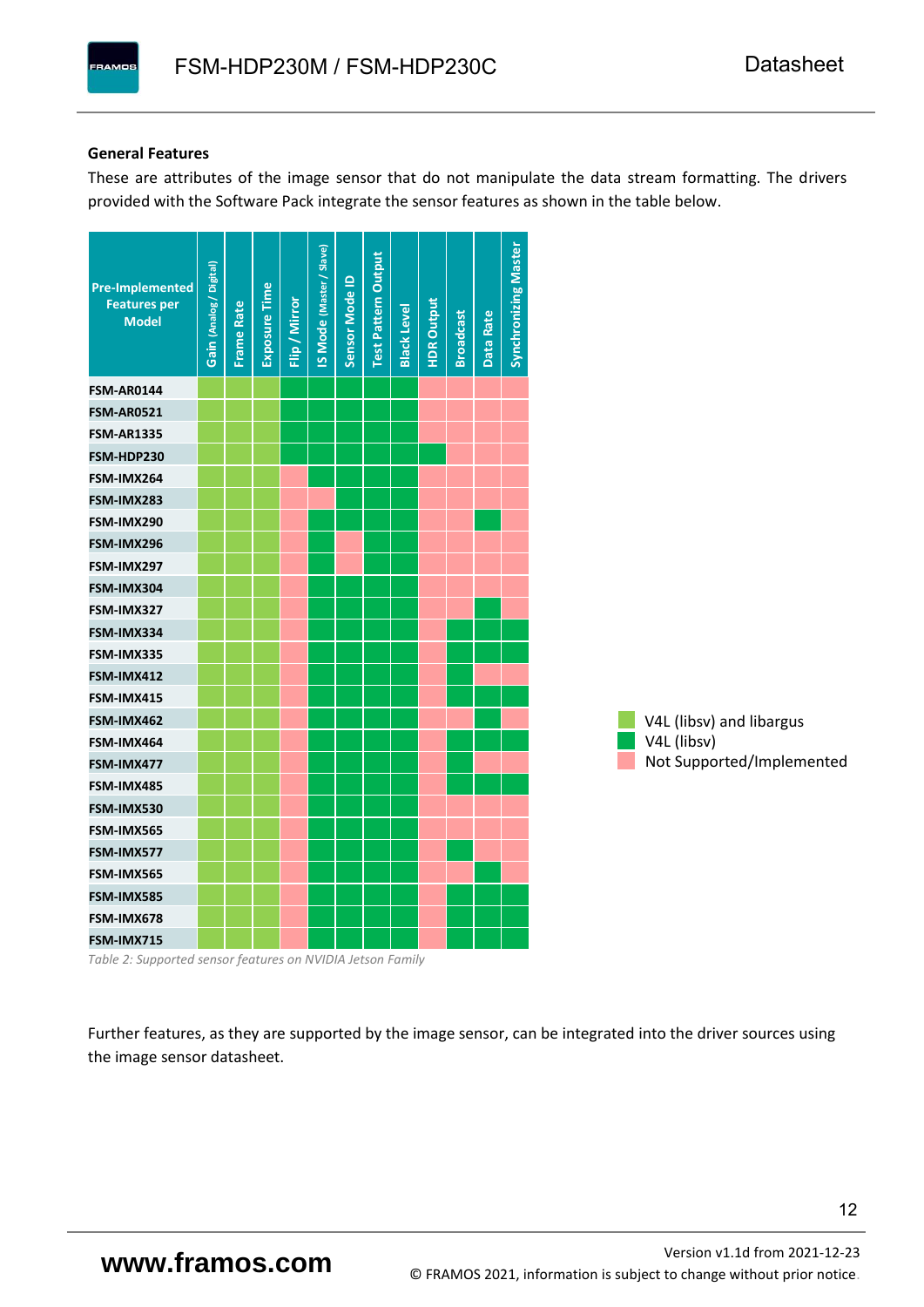#### <span id="page-14-0"></span>**2.1.2 Image Pre-Processing Examples**

The provided image processing examples show the general mechanisms of data handling for an image processing using 3<sup>rd</sup>-party libraries. The OpenCV example provides data that is raw (mono) or demosaiced (color) and not further optimized for visual experience, while the LibArgus examples leverages the discrete ISP (Image Signal Processor) inside the Jetson SoC to optimize image reproduction.

#### **Argus Camera Example:**

- Using hard ISP in NVIDIA Jetson SoCs, most performant option for image preprocessing
- Only applicable for color sensors (color processing can't be disabled)
- Most performant option
- Utilizing libArgus closed source library, support and tuning on individual basis through FRAMOS
- Example Implementation: Shows Demo Tuning per FSM Devkit

|                               | <b>Xavier</b><br>(AGX, NX) | Tegra X2<br>(TX2, TX2 NX) | Tegra X1<br>(TX1, Nano) |
|-------------------------------|----------------------------|---------------------------|-------------------------|
|                               | <b>Performance</b>         |                           |                         |
| Max. # of streams through ISP | 16                         | 12                        | 6                       |
| Pixel Bandwidth (max.)        | 2 Gpix/s                   | $1.4$ Gpix/s              | $1.4$ Gpix/s            |
| Image Resolution (max.)       | 64 MP                      | 24 MP                     | 24 MP                   |
| Image Width (max.)            | 6144 px                    | 6144 px                   | 6144 px                 |

*Table 3: ISP capabilities / limitations of NVIDIA Jetson Family*

The software package provided with our FSM Devkits contains a functionally and performance limited example configuration for the Jetson ISP. The configuration is sensor and lens related and demonstrates the combination of our standard kit in environments that are illuminated with fluorescent light, like in office or laboratory.

|                                                                   | <b>Supported Features in Default Configuration</b> |
|-------------------------------------------------------------------|----------------------------------------------------|
| <b>Lens Considered (Type)</b>                                     | Yes (Devkit Lens)                                  |
| IR Cut Filter (Type)                                              | Yes (650nm/50%)                                    |
| <b>Sensor Configuration</b>                                       | <b>Driver Default</b>                              |
| <b>Demosaic</b>                                                   | Yes <sup>2</sup>                                   |
| <b>Black Level Compensation</b>                                   | <b>Yes (Calibrated)</b>                            |
| <b>Bad Pixel Correction</b>                                       | Yes (Calibrated)                                   |
| <b>Color Correction</b>                                           | <b>Yes (Calibrated)</b>                            |
| Auto White Balance (A, TL84, D65)                                 | Limited (Calibrated for TL84 only)                 |
| <b>Manual White Balancing</b>                                     | Limited (Not Calibrated)                           |
| Lens Shading / Falloff Correction                                 | Limited (Calibrated for Devkit lens)               |
| <b>Noise Reduction</b>                                            | Limited (Not Calibrated)                           |
| <b>Sharpening</b>                                                 | Limited (Not Calibrated)                           |
| Auto Exposure, Gain, Gamma,<br><b>Color/Tone, Contrast Tuning</b> | <b>Requires Application Specific Tuning</b>        |

*Table 4: Default tuning of NVIDIA Jetson, supplied with FSM Devkits*

13

<sup>&</sup>lt;sup>2</sup> Demosaicing is always active and can't be disabled. For monochrome sensors refer to libSV to bypass the ISP.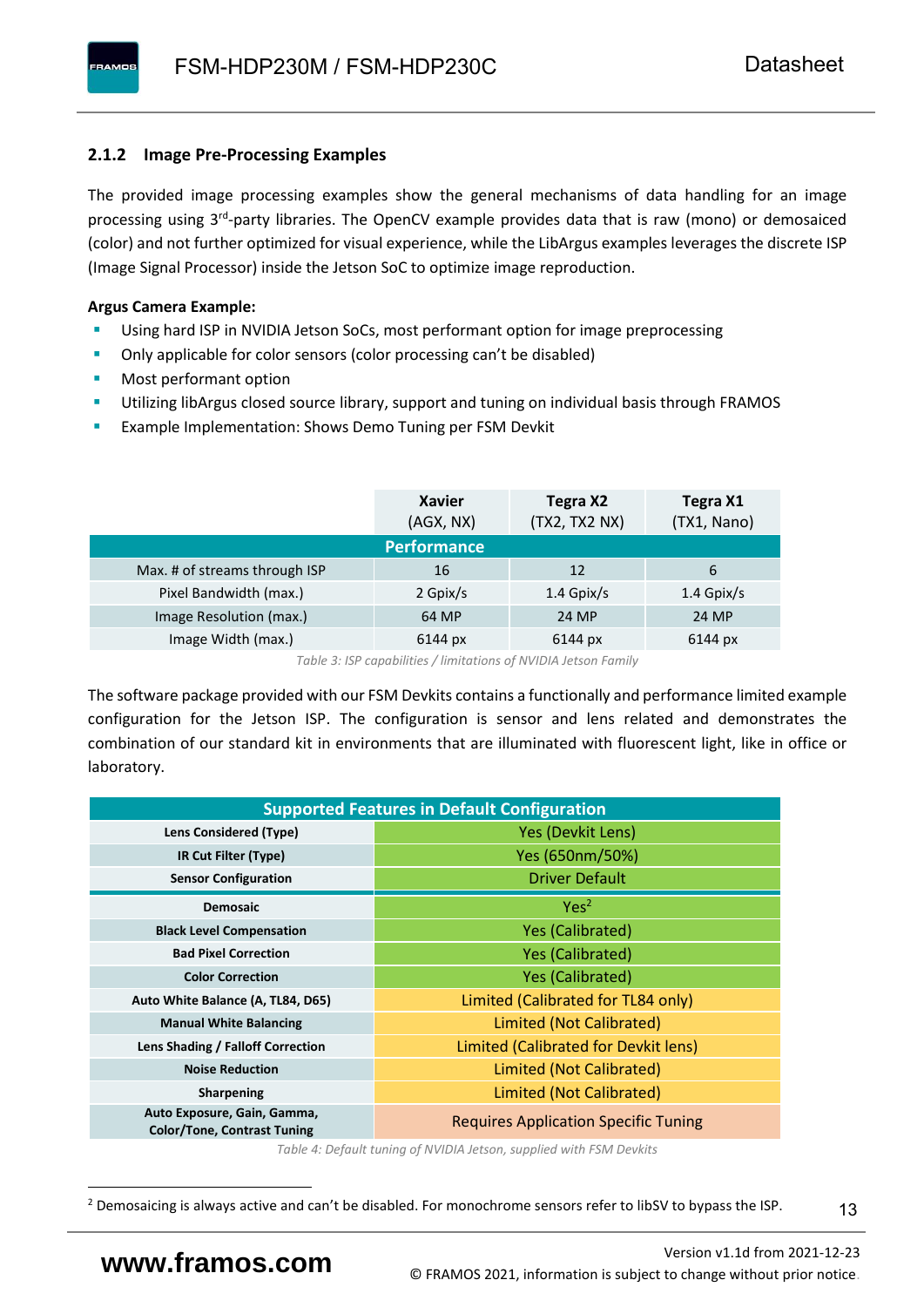To archive best performance and stable results also in variable lighting conditions, a fully featured calibration will be required. As NVIDIA camera partner, FRAMOS provides full ISP configurations for standard setups on request. Further, full custom calibration services considering lens and application specific requirements for sophisticated applications are provided on per project basis.

#### **OpenCV Example:**

- Open software library
- Easy to use and large feature set
- **•** Very resource hungry (CPU)
- Not recommended for pre-processing
- **Example Implementation: Demosaicing, Displaying**

Due to limited performance and extreme resource utilization, the image processing support utilizing the CPU will not be further enhanced.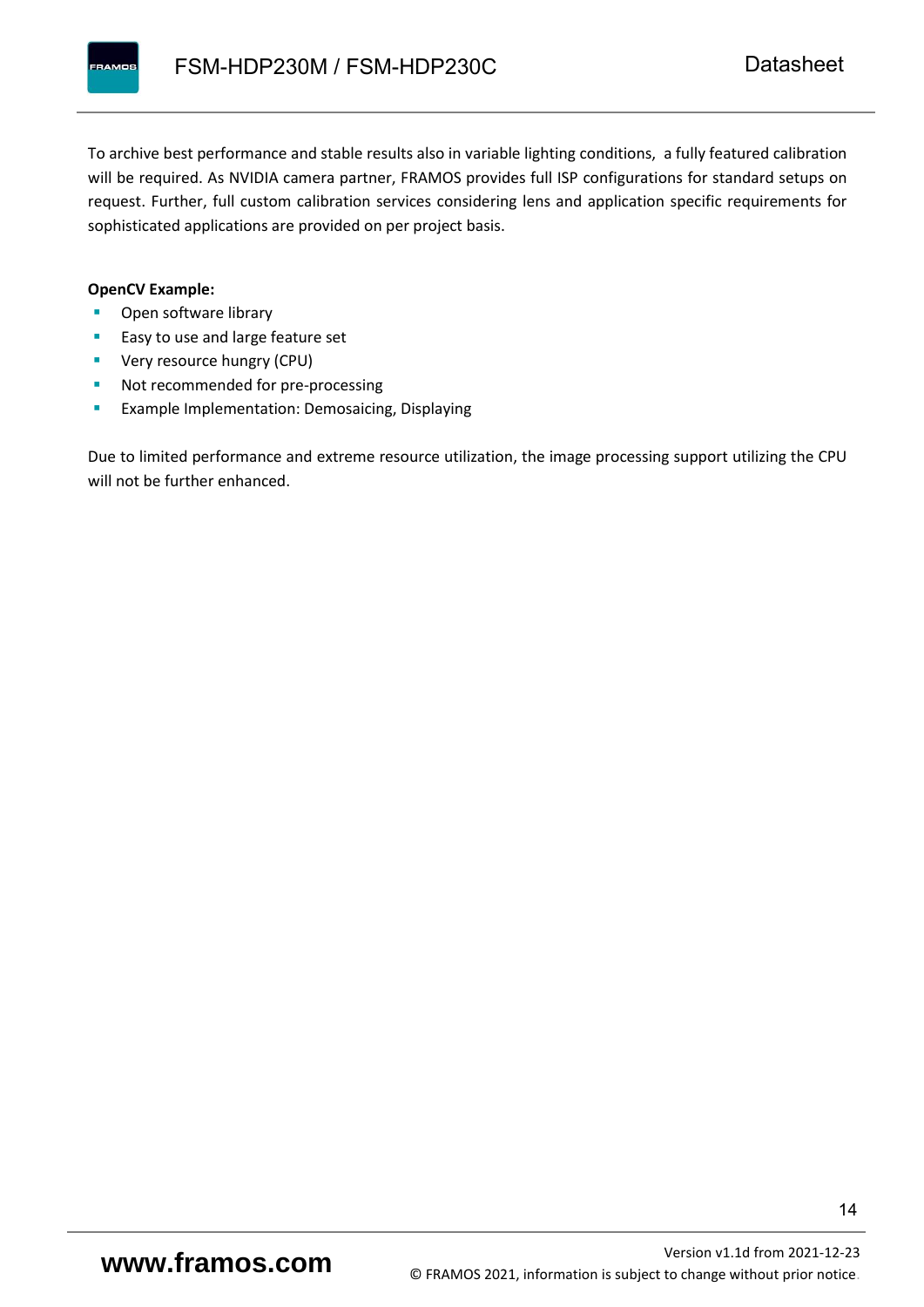### <span id="page-16-0"></span>**3 Ecosystem Compatibility Matrix**

#### <span id="page-16-1"></span>**3.1 Hardware Support**

**PAMOS** 

The following matrix shows the compatibility of FSMs, FSAs and FPAs to each other. The FSAs differentiate to each other by supplied voltages, power up sequence, generated clock (oscillator) and physical attributes.

|            |                                                         | FSM-IMX290<br>FSM-IMX327                                             |                                                         |                                                                  |                                                         |                                            |                                                         |                                                         |                                                         |
|------------|---------------------------------------------------------|----------------------------------------------------------------------|---------------------------------------------------------|------------------------------------------------------------------|---------------------------------------------------------|--------------------------------------------|---------------------------------------------------------|---------------------------------------------------------|---------------------------------------------------------|
|            |                                                         | FSM-IMX334<br>FSM-IMX335                                             |                                                         |                                                                  |                                                         |                                            |                                                         |                                                         |                                                         |
|            |                                                         | FSM-IMX412 FSM-IMX462                                                |                                                         |                                                                  |                                                         |                                            |                                                         |                                                         | <b>FSM-IMX565</b>                                       |
| Item       | FSM-IMX577                                              | FSM-IMX477 FSM-IMX464<br>FSM-IMX485                                  |                                                         | <b>FSM-IMX296 FSM-AR0521</b><br><b>FSM-IMX297   FSM-AR1335  </b> | <b>FSM-IMX415</b><br><b>FSM-IMX715   FSM-IMX283</b>     |                                            | <b>FSM-AR0144</b>                                       | FSM-HDP230                                              | <b>FSM-IMX585</b><br><b>FSM-IMX678</b>                  |
| FSA-FT1/A  | FPA-4.A/TXA<br>FPA-A/NVN<br>FPA-2.A/96B<br>FPA-ABC/XX13 |                                                                      |                                                         |                                                                  |                                                         |                                            |                                                         |                                                         |                                                         |
| FSA-FT3/A  |                                                         | FPA-4.A/TXA<br>FPA-A/NVN <sup>4</sup><br>FPA-2.A/96B<br>FPA-ABC/XX13 |                                                         |                                                                  |                                                         |                                            |                                                         |                                                         |                                                         |
| FSA-FT6/A  |                                                         |                                                                      | FPA-4.A/TXA<br>FPA-A/NVN<br>FPA-2.A/96B<br>FPA-ABC/XX13 |                                                                  |                                                         |                                            |                                                         |                                                         |                                                         |
| FSA-FT7/A  |                                                         |                                                                      |                                                         | FPA-4.A/TXA<br>FPA-A/NVN<br>FPA-2.A/96B<br>FPA-ABC/XX13          |                                                         |                                            |                                                         |                                                         |                                                         |
| FSA-FT11/A |                                                         |                                                                      |                                                         |                                                                  | FPA-4.A/TXA<br>FPA-A/NVN<br>FPA-2.A/96B<br>FPA-ABC/XX13 |                                            |                                                         |                                                         |                                                         |
| FSA-FT12/A |                                                         |                                                                      |                                                         |                                                                  |                                                         | FPA-4.A/TXA<br>FPA-2.A/96B<br>FPA-ABC/XX13 |                                                         |                                                         |                                                         |
| FSA-FT13/A |                                                         |                                                                      |                                                         |                                                                  |                                                         |                                            | FPA-4.A/TXA<br>FPA-A/NVN<br>FPA-2.A/96B<br>FPA-ABC/XX13 |                                                         |                                                         |
| FSA-FT19/A |                                                         |                                                                      |                                                         |                                                                  |                                                         |                                            |                                                         | FPA-4.A/TXA<br>FPA-A/NVN<br>FPA-2.A/96B<br>FPA-ABC/XX13 |                                                         |
| FSA-FT26/A |                                                         |                                                                      |                                                         |                                                                  |                                                         |                                            |                                                         |                                                         | FPA-4.A/TXA<br>FPA-A/NVN<br>FPA-2.A/96B<br>FPA-ABC/XX13 |

#### <span id="page-16-2"></span>**Sensor Modules with MIPI CSI-2 (D-PHY) Output**

*Table 5: Ecosystem Compatibility Matrix – Native CSI-2 (D-PHY) FSMs*

<sup>&</sup>lt;sup>3</sup> Not verified, Xilinx Development Board with hard MIPI CSI-2 / D-PHY interface.

<sup>4</sup> FSM-IMX334 is not supported due to the sensor requiring 4-lanes MIPI.